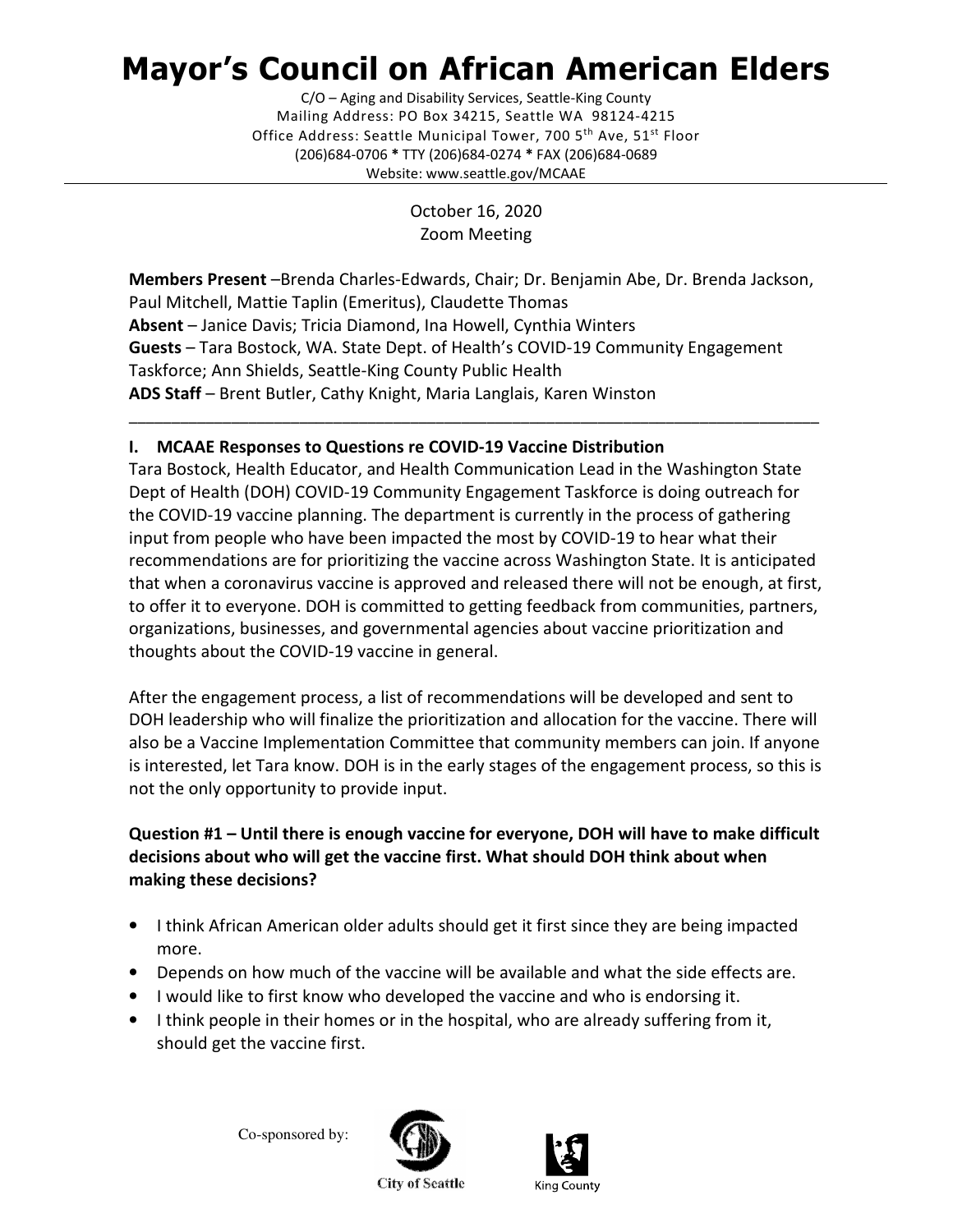- Until a lot more people take it and have no side-effects, then I would consider taking it.
- • From an immigrant African perspective, there is a lot of anxiety about the vaccine and drugs in general. We remember the history of the polio trials conducted in Africa. People went missing and there was a lot of fear.

#### Question #2 – Do you have any concerns about the COVID-19 vaccine?

- • It usually takes years for a vaccine to be developed. I am concerned about a vaccine being developed by March 2021. I would not take it.
- Everyone I know would not take it. We are going to wait.

# Question #3 – What would make you more comfortable about taking the COVID-19 vaccine?

- • After I have seen and heard on the news that many people are doing well after taking the vaccine, without any side effects, then I would feel more comfortable about taking it. I would need to see results first.
- • I do not even take the flu shot. I have only taken the pneumonia vaccine. I would have to see that people who took the vaccine are okay first, then I might consider. I do not take anything that I am unsure about. I am not a guinea pig.
- • The only side effect that would be acceptable is, like the flu shot, a little soreness in the arm or maybe a little rash, but anything that could potentially impact my neurological system, I would not take it.
- There would have to be years of study before I would take it.
- • Yes, and because the vaccine has been rushed, there would have to be a lot of information provided to convince everyone that it is safe and effective.

# Question #4 – What do you need from the WA. Department of Health to have more confidence and trust in taking a vaccine?

- • Knowing what company developed it, their reputation, and their timeline for creating it.
- • A lot of visibility of BIPOC who have taken the vaccine without experiencing any harm. We need to see the effectiveness first in order to trust it.
- • I have noticed in most studies they start in low-income communities to get subjects for experiments. For me to trust, start at the top. Let the doctors be the subjects first.
- • Re a-symptomatic people How can having a vaccine protect us from people who are a-symptomatic and do not think they need the vaccine? I think everyone should be mandated to have a test.
- • I would need to have complete disclosure about what is in a vaccine, in laymen's terms, so that we can understand it.

## Question #5 – What can we do to make it easy for people to get the COVID-19 vaccine?

- Transparency.
- When my doctor recommends that I should take it, I will take it.
- • Distribute it in the same way the flu shot is offered. Everyone should have a choice to take it or not.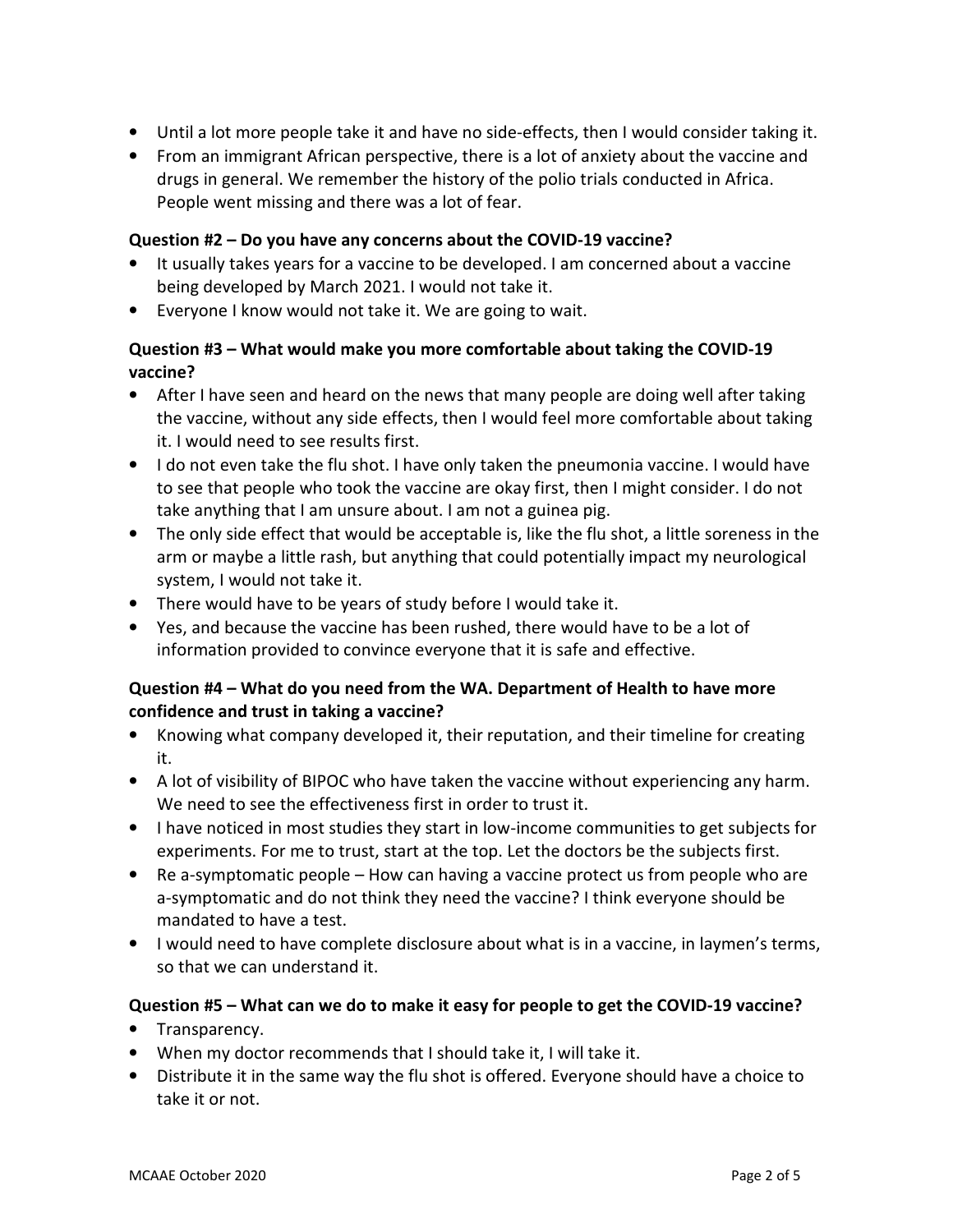| are prioritized and are there any other lacts to consider:                                                                                                                                                                                            |                                                                                                                                                                                                                                                                                                                                                                                                                                                                                                                                                                                                                                                                                                                                                                                                                                                                                    |                                                                                                                                                                                                           |                                                                                                                          |
|-------------------------------------------------------------------------------------------------------------------------------------------------------------------------------------------------------------------------------------------------------|------------------------------------------------------------------------------------------------------------------------------------------------------------------------------------------------------------------------------------------------------------------------------------------------------------------------------------------------------------------------------------------------------------------------------------------------------------------------------------------------------------------------------------------------------------------------------------------------------------------------------------------------------------------------------------------------------------------------------------------------------------------------------------------------------------------------------------------------------------------------------------|-----------------------------------------------------------------------------------------------------------------------------------------------------------------------------------------------------------|--------------------------------------------------------------------------------------------------------------------------|
| Phase 1                                                                                                                                                                                                                                               | Phase 2                                                                                                                                                                                                                                                                                                                                                                                                                                                                                                                                                                                                                                                                                                                                                                                                                                                                            | Phase 3                                                                                                                                                                                                   | Phase 4                                                                                                                  |
| • High risk health workers<br>• First responders<br>Phase 1b<br>People of all ages with<br>comorbid and<br>underlying conditions<br>that put them at<br>significantly higher risk<br>Older adults lining in<br>congregate or<br>overcrowded settings. | • K 12 teachers and<br>school staff and<br>childcare workers<br>Critical workers in high<br>risk settings, workers<br>who are in industries<br>essential to the<br>functioning of society<br>and at substantially<br>higher risk of exposure<br>People of all ages with<br>comorbid and<br>underlying conditions<br>that put them at<br>moderately higher risk<br>People in homeless<br>$\bullet$<br>shelters or group homes<br>for individuals with<br>disabilities, including<br>serious mental illness,<br>DDI, and physical<br>disabilities, or in<br>recovery, including staff<br>• People in prisons, jails,<br>detention centers, and<br>similar facilities, and<br>staff who work in such<br>settings<br>All older adults not<br>included in phase 1<br>Equity is a cross cutting consideration Each population group, vaccine access should be prioritized for geographic | • Young adults<br>Children<br>Workers in industries<br>$\bullet$<br>and occupations<br>important to the<br>functioning of society<br>and at increased risk of<br>exposure not included<br>in Phase 1 or 2 | Everyone residing in the<br>$\bullet$<br>United State who did<br>not have access to the<br>vaccine in previous<br>phases |
| areas identified through the CDC s Social Vulnerability Index or another more specific index.                                                                                                                                                         |                                                                                                                                                                                                                                                                                                                                                                                                                                                                                                                                                                                                                                                                                                                                                                                                                                                                                    |                                                                                                                                                                                                           |                                                                                                                          |

# Question #6 – Regarding the distribution phases, do you agree with the way the groups are prioritized and are there any other facts to consider?

• If kids go back to schools, teachers should be a priority in Phase 1.

#### II. MCAAE Chair Update

- Medicare enrollment started October 15 and will end on December 7, 2020.
- • Mount Zion Baptist Church (MZBC) offers a food drive thru every Friday. Starting next October 20, Demetrius Jazz Alley is partnering with MZBC will be providing 200 meals for free, from 12 to 2 p.m.
- Expect a small cost-of-living raise starting in 2021.
- Fraud alert Reminder to change passwords regularly and to write them down.

## III. ADS and COVID-19 Updates

State

 • Cathy reported that we are still in a holding pattern re the budget cuts proposals. Based on the September forecast, the deficit is not are large as anticipated, but the Governor is waiting or the November forecast. His budget will be released in December.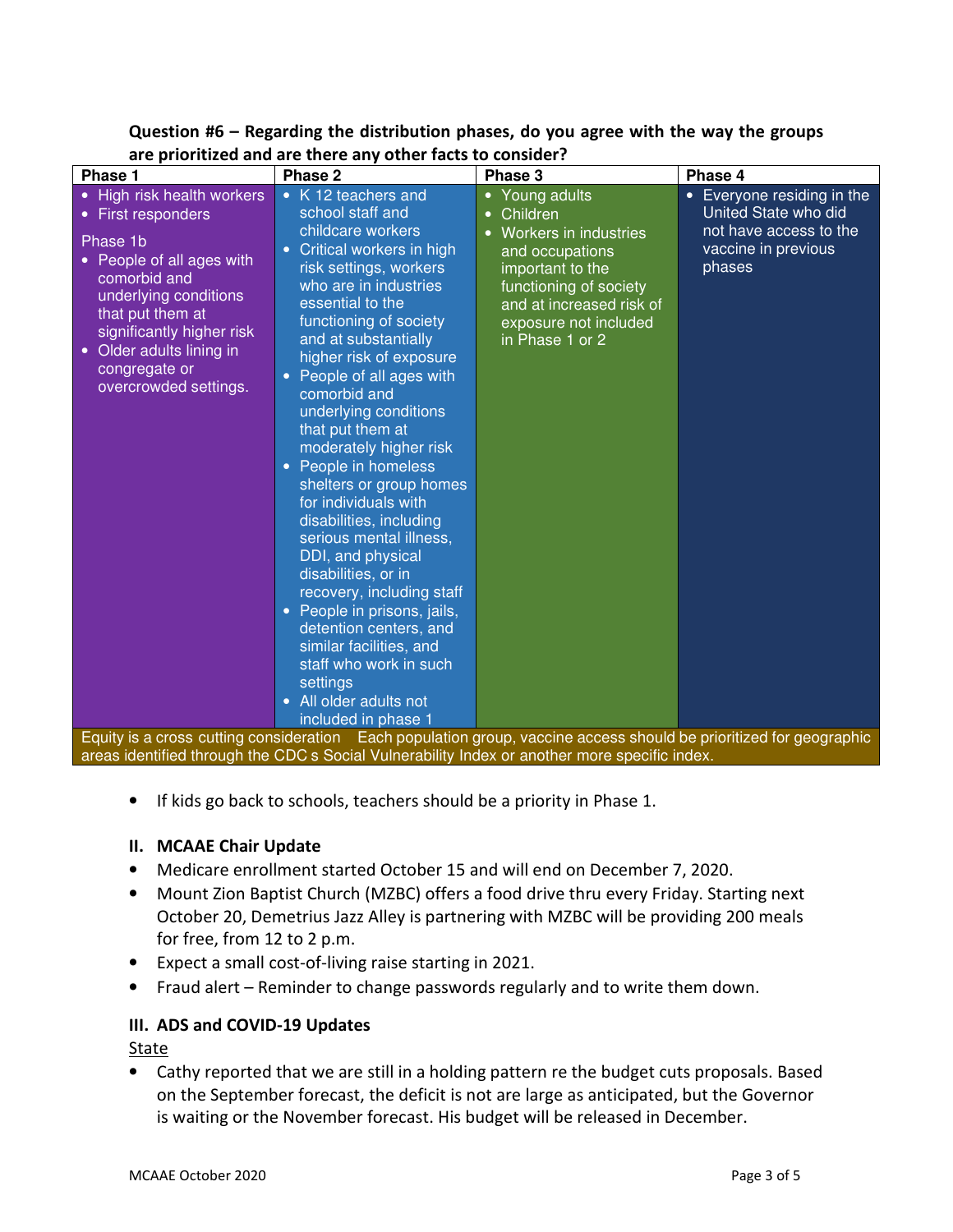- • On Wednesday, October 14, Cathy attended the Joint Legislative Executive Committee on Aging and Disability issues, where Bill Moss presented the same budget proposal which includes a 15 percent cut for the DSHS budget. About 60 people provided testimony about the devasting impact of the proposed cuts.
- • At last month's meeting, MCAAE members agreed to submit a letter to Governor Inslee regarding the proposed budget cuts and the disproportionate impact it would have on communities of color. Cathy reported that the letter was submitted to the Governor's staff and that Mayor Durkan also received a copy.
- • Cathy shared the agenda and information about the upcoming W4A/SCOA statewide virtual event on Wednesday, October 21. Information will focus on the proposed cuts and the importance of our joint advocacy on issues effecting older adults in Washington State. Members were encouraged to attend.

## **City**

• The mayor presented her budget for 2021 on September 29<sup>th</sup>. Then, on September 30, HSD director, Jason Johnson, presented what the Mayor's proposed budget would mean for HSD. The budget includes a plan to move funding from the Seattle Police Department, for 10 Domestic Violence Advocates and one Elder Abuse Advocate, to HSD. This is consistent with the perspective of taking items out of a law enforcement mentality, and into social services support for victims. The three other positions MCAAE advocated, the Elder Abuse Detectives, sadly, only one will move to HDS. The other two were reassigned. The City Council will approve the final budget by Thanksgiving.

## Federal

 • There is a small group of both Democrats and Republicans in the House of Representatives who are working on an agreement for a smaller scale relief package that would include funding for state and local governments, but not sure if it is getting any traction. If something does not happen soon, there may not be a federal relief package before the election. Any relief from the federal government would help the dismal budget outlook for the state.

## Age Friendly

- Brent started with highlights from the Age Friendly virtual Civic Coffee Hour.
	- o The October 23 program will feature a conversation with Mayor Jenny Durkan.
	- o On Friday, October 30, from 2 p.m.–3:30 p.m., will be the last of three LGBTQ+2S online panel presentations focused on the BIPOC experience with vaccines and vaccination trials. The panel presentation will support enrollment in research studies among the populations disproportionately impacted.

o

#### IV. Committee Reports

## **African Immigrant Outreach**

 • Brent reported on the excellent presentation provided by Paul Kamani, NW Kenyan Association and Dr. Abe, on the October 8, Close to Home Program. They discussed difficulties and obstacles in moving community members from informal services, provided by family and community, to formal programs and services.